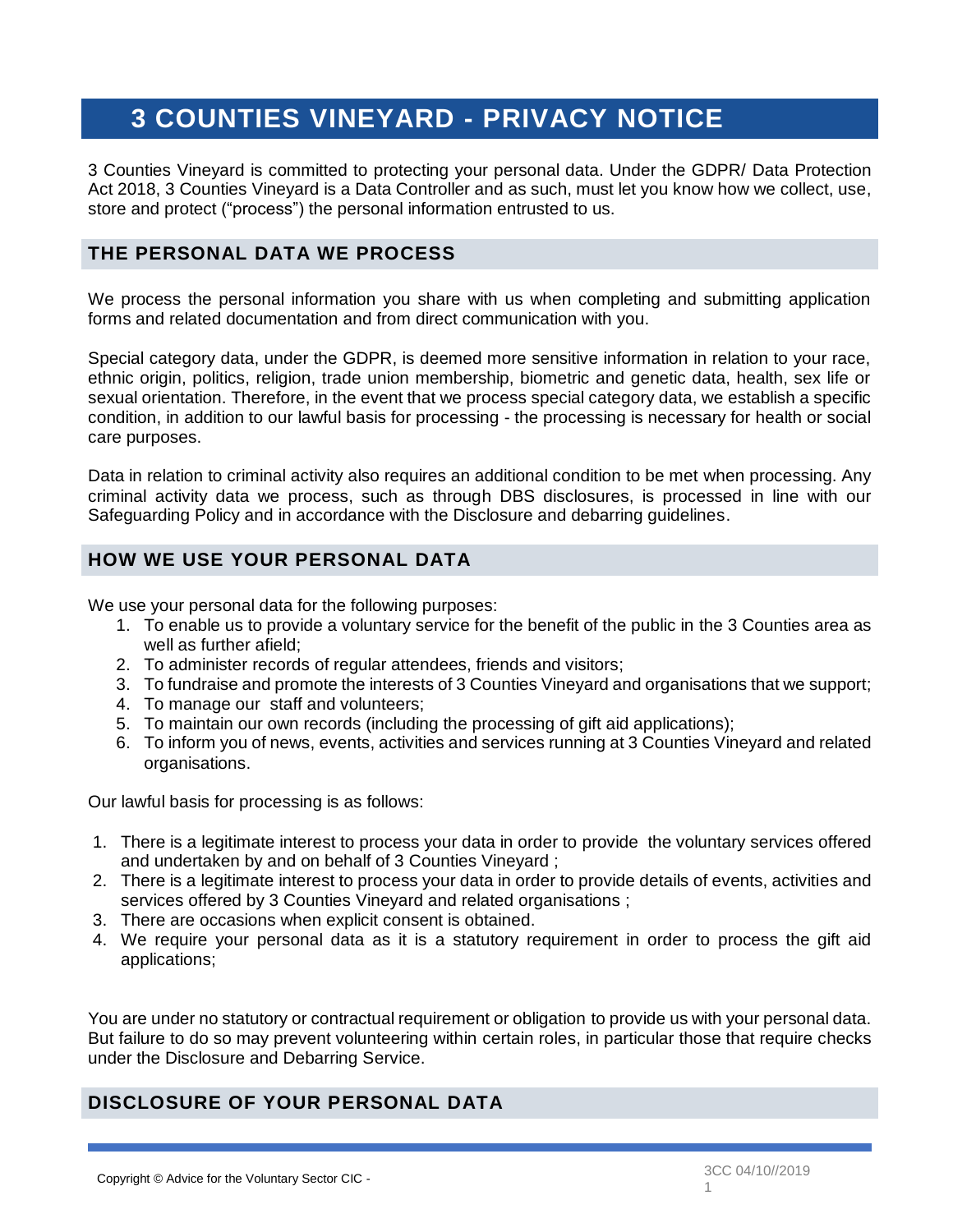Your personal data will be treated as strictly confidential and will be shared only with other church members of the church through church Suite, the church contact book or email in order to carry out a service to other church members or for purposes connected with the church. We will only share your data with third parties outside of 3 Counties Vineyard with your explicit consent.

#### **INTERNATIONAL TRANSFERS**

We do not transfer personal data outside the EEA.

#### **HOW WE PROTECT YOUR PERSONAL DATA**

Protecting your data is important to us and we have put in place security measures to prevent your personal data from being accidentally lost, used or accessed in an unauthorised way, altered or disclosed. We also limit access to your personal data to those employees, volunteers, contractors and other third parties who have a business need to know such data. They will only process your personal data on our instructions and they are subject to a duty of confidentiality.

We have put in place procedures to deal with any suspected personal data breaches and will notify you and any applicable regulator of a breach where we are legally required to do so.

We may anonymise your personal data (so that you can no longer be identified from such data) for research or statistical purposes, in which case we may use this information indefinitely without further notice to you.

Our website may include links to third-party websites, plug-ins and applications. Clicking on those links or enabling those connections may allow third parties to collect or share data about you. We do not control these third-party websites and are not responsible for their privacy statements.

When you leave our website, we encourage you to read the privacy notice of other websites you visit.

## **DATA RETENTION**

We keep your personal data for no longer than reasonably necessary, in line with our Data Retention Policy in order to satisfy any legal claims/ complaints; for safeguarding purposes; and to fulfil our contractual and statutory obligations.

# **YOUR RIGHTS**

Unless subject to an exemption under the GDPR, you have rights with respect to the personal data we process, including the following:

- the right to request a copy of the personal data which we hold about you;
- the right to request that we correct any personal data if it is found to be inaccurate or out of date;
- the right to request your personal data is erased where it is no longer necessary to retain such data;
- the right, where there is a dispute in relation to the accuracy or processing of your personal data, to request a restriction is placed on further processing;
- the right to data portability from one electronic environment to another, where data is processed by electronic means;
- the right to object to the processing of personal data in certain circumstances; your right to object to direct marketing is absolute;
- the right to be informed when automated decision making and profiling is used and to request human intervention;